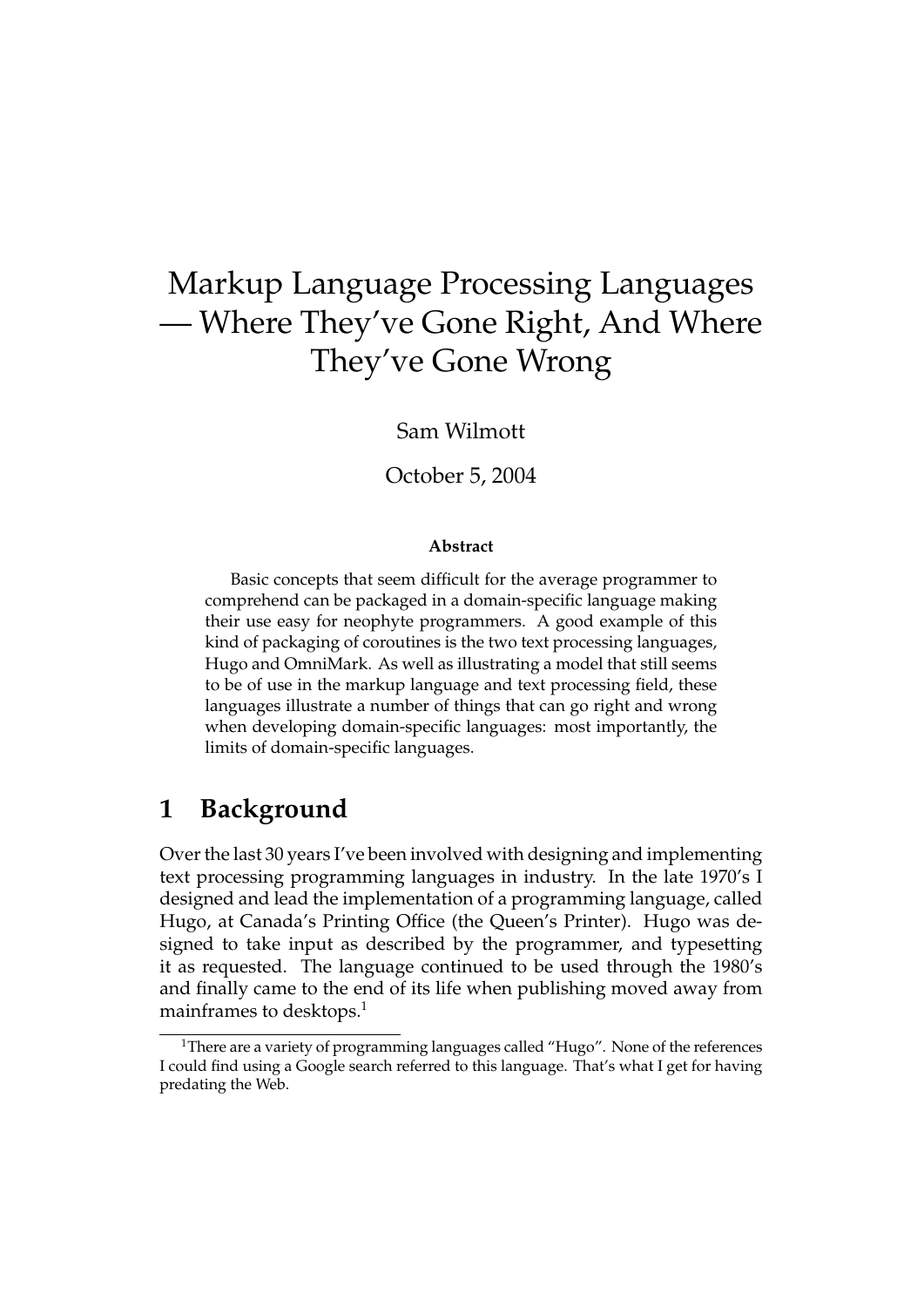In the late 1980's and early 1990's I designed and participated in the implementation of the OmniMark programming language<sup>2</sup>. OmniMark was designed to take both user-described and standard markup (initially SGML, later XML) input and produce user-described or marked up output. It is used in a wide variety of applications, from batch publishing to on-line document presentation.

### **2 Hugo and OmniMark**

Both these languages share a great deal in common. (Not surprisingly, I can almost hear you say.)

Both languages focus on the problems inherent in in processing and converting textual "documents", originally for print applications, and more recently in conjunction with data base, interactive and web-based services.

Both languages have "rules" as their basic feature. Because one of the primary functions of both languages is to read and process data of arbitrary kinds, both have rules that read text from an input source and apply patterns to them. The pattern sublanguage in both is of the SNOBOL/Icon language family, rather than the grep/Perl style.

As an example of the pattern matching style, here's a bit of TeX file processing using an OmniMark input rule:

```
find "\begin{" any** => start-style "}"
   start-group (start-style)
   catch end-group (end-style)
      end-group (start-style)
      report-error "mismatched styles: \begin{%g(start-style)}"
                 || " vs. \end{%g(end-style)}"
         when end-style != start-style
find "\end{bmatrix}" any** => end-style "}"
  throw end-group (end-style)
```
Both languages also have other kinds of rules corresponding to the primary structures found in their application domains: for Hugo, the other rules correspond to pages, and for OmniMark, the other rules correspond to the elements and other structures found in SGML and XML. Both languages have a built-in program structure, consisting of three synchronous processes, each feeding data into the next one sequentially. A diagram that describes both is the following:

<sup>2</sup> see <http://developers.omnimark.com>.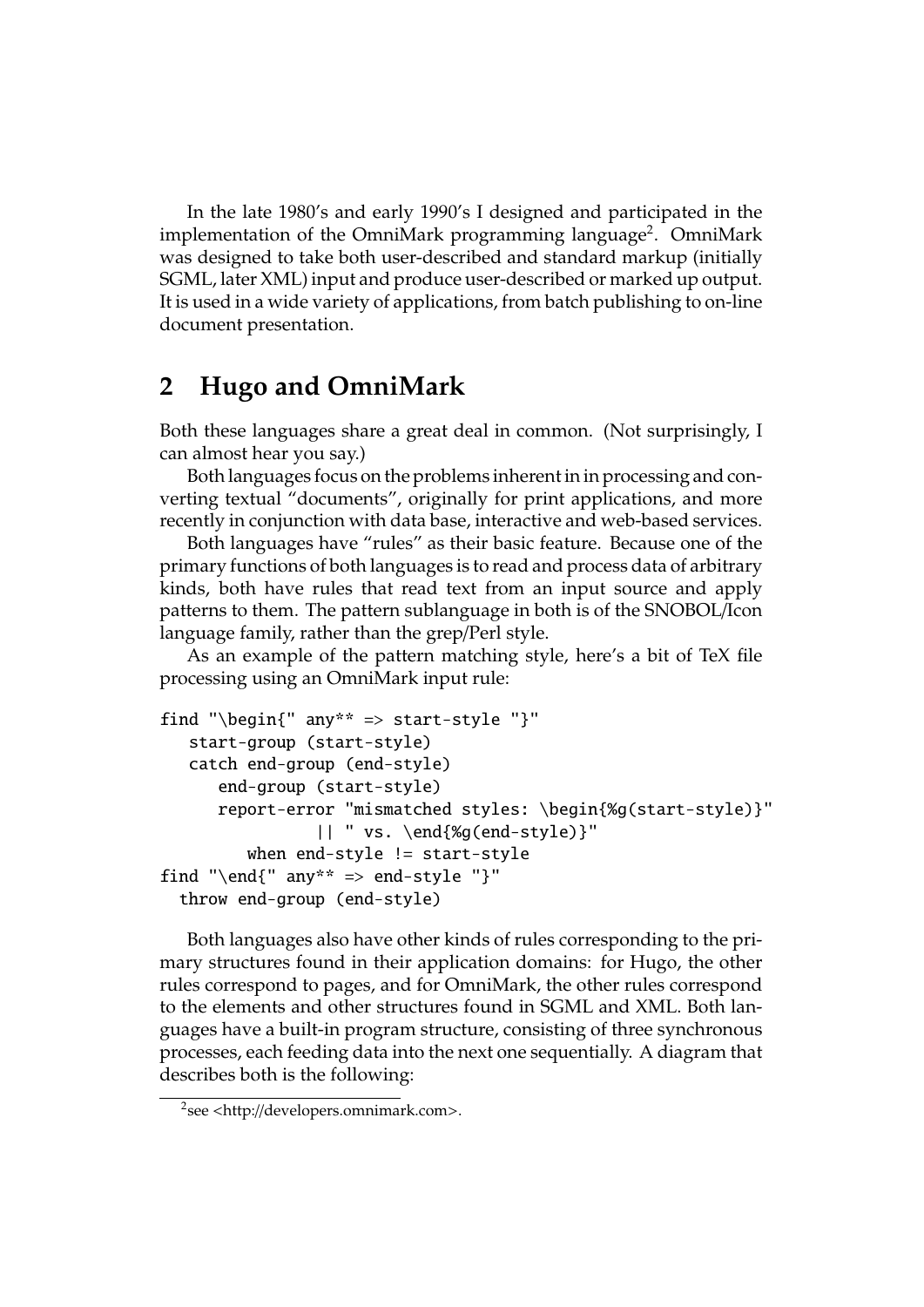

For the Hugo typesetting language, intermediate processing is the "hyphenation and justification" phase of typesetting (commands specifying paragraph boundaries and typesetting characteristics are issued by the user in the input phase), and the rules provided for output processing correspond to page layouts. For the OmniMark language, intermediate processing is (typically) SGML or XML markup language processing, $3$ and the rules provided for output processing correspond to the structural components of the marked-up input: elements etc. In OmniMark, rule invocation can be nested: elements occur within elements. Note that rules are not performed for structural boundaries, as in some other SGML/XML markup processing techniques, rather a rule corresponds to a structural item, such as an element, as a whole.

Running the three phases of processing in parallel — as mutually synchronous coroutines rather than one at a time — means that feedback from later phases can be used in earlier phases. For example:

- In a Hugo program, one can determine what page typesetting has got to while processing further input. This information helps in certain typesetting situations.
- In an OmniMark program, one can determine where one is in the structure of an XML document produced by converting from another form. This information provides context for the conversion.

In both cases, there's a certain asynchronicity inherent in the process, so feedback is not always accurate. However, there are various ways, and certain conditions in which feedback is accurate and can be made use of. For example, local synchronization occurs when it's known that a full markup token has been fed to the the XML parser, or that a "flush" has been done to the current typeset page.

 $3$ OmniMark supports intermediate processing for other syntactic forms, such as RTF, but as "plug-ins" implemented in C or C++.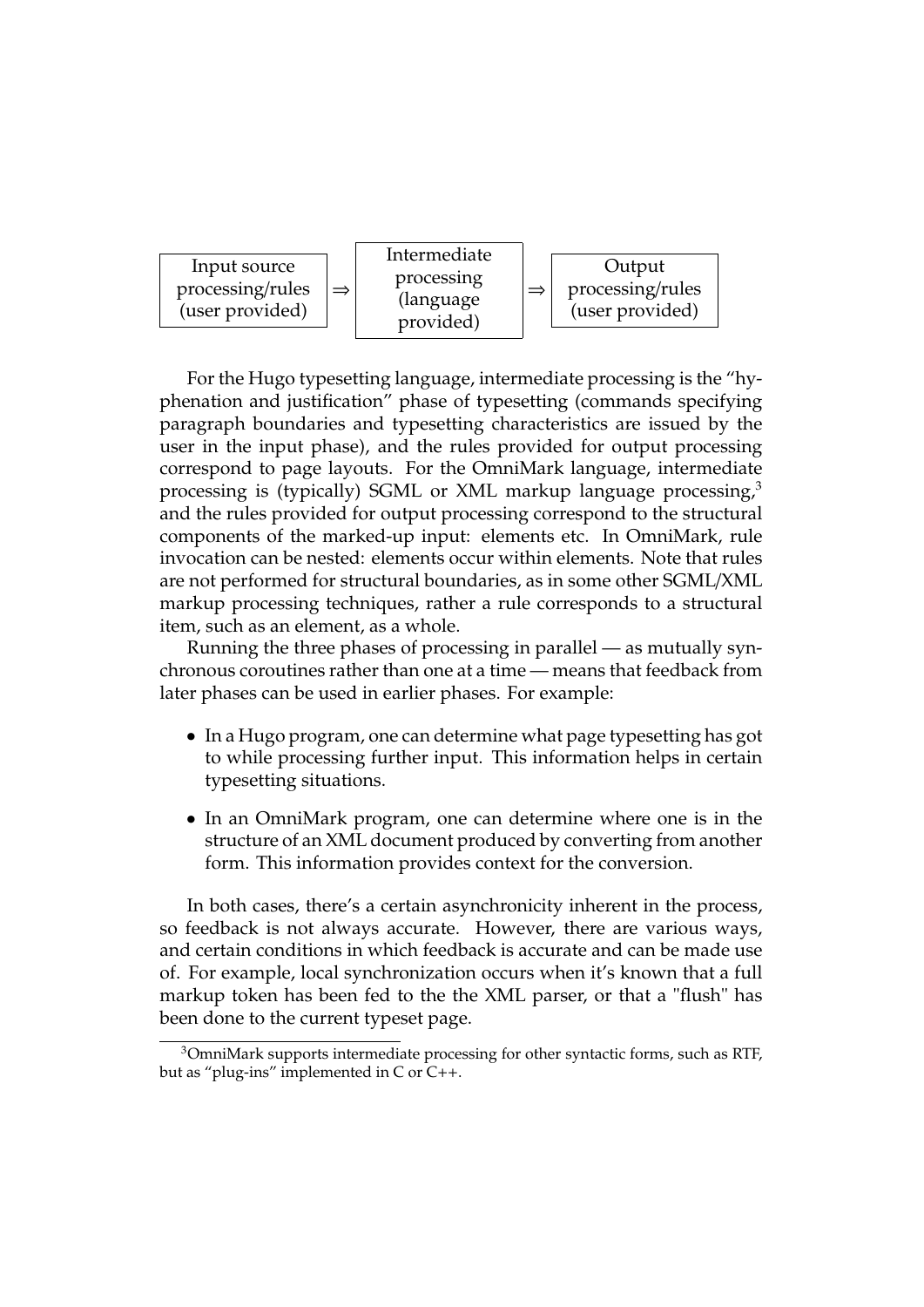Providing language features that exploit coroutines rather than forcing the user to figure out what to do with them means that relatively inexperienced programmers can benefit from them. Understanding the roles of different programming language features is important when designing programming languages:

- There are features such as coroutines, whose primary role is in the implementation of other, higher-level features. Coroutines may not be of direct use to the average programmer, but they can greatly ease implementing tools and languages used by the average programmer.
- There are features such as rules, whose primary role is to provide users with a convenient interface to domain specific functionality. What's needed on the tool side if convenient functionality for implementing specific kinds of rules.

### **3 Strengths And Weakness**

Domain-specific languages typically address the needs of a specific audience. This is their strength, but also their weakness. This leads to initial and ongoing success within that audience: they see how the language addresses their needs and improves their productivity, and they become familiar with the language

Where the audience is well defined, and where its needs stay largely stable, as in the case of the Hugo programming language, the implementation and support of the language are well worth the cost. On-going support typically requires a small staff, which can be usually justified within a medium to large organization, where the language's benefits are significant, even if small.

On the other hand, there are many things that can cause a domainspecific language to fail:

- The audience is not well defined, or is lost sight of.
- The implementors are not in direct contact with the needs of their audience.
- The needs of the audience change beyond what can be readily done or added to the language.
- In an attempt to increase functionality, features are added to the core language rather than in libraries — resulting in incompatibilities between languae versions.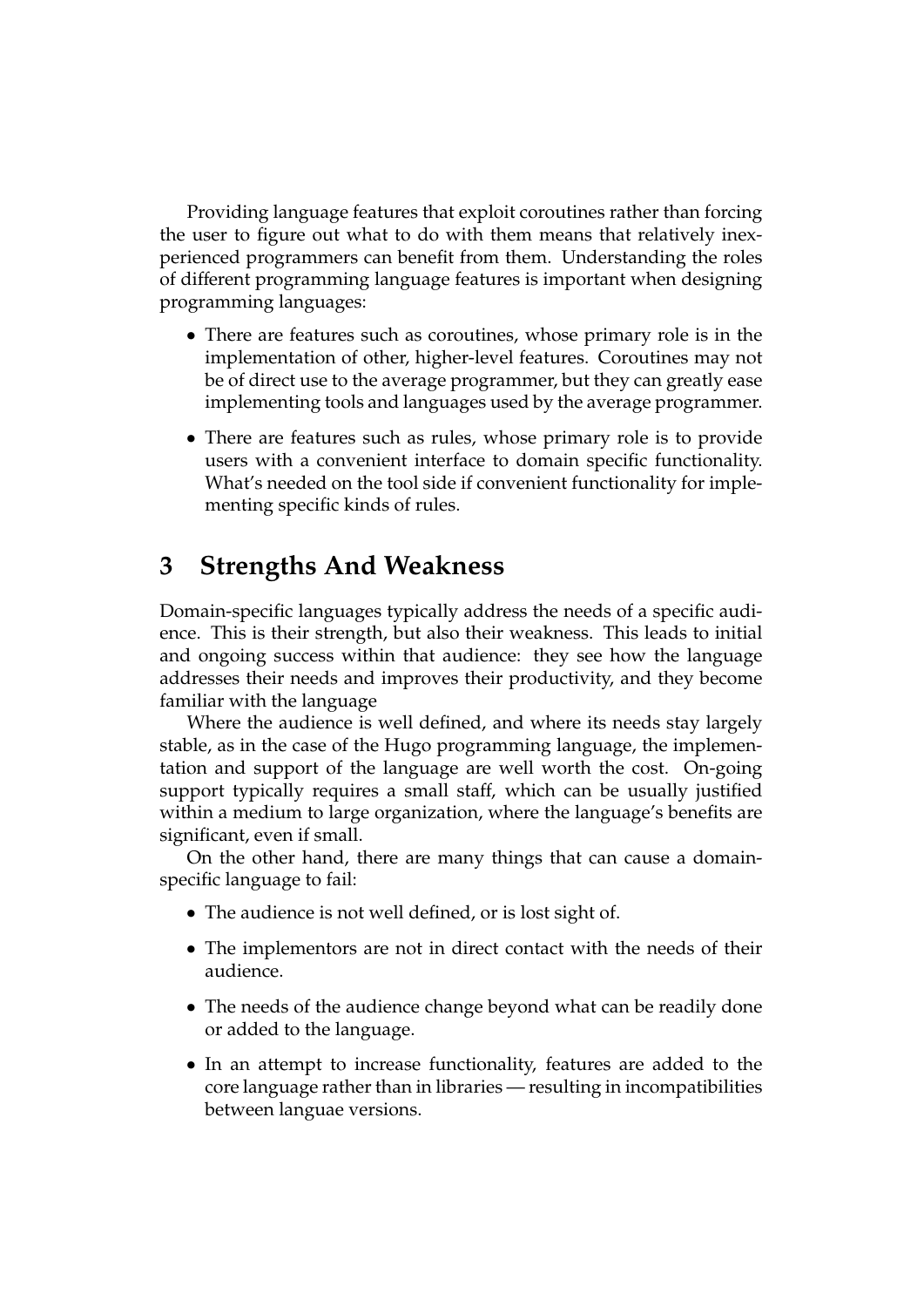- Other technologies emerge that are perceived to fill the same need set, and which are more appealing for cost, "popularity" or functionality reasons.
- There isn't a direct benefit from the language for the organization supporting it (i.e. where it isn't substantially used within that organization).
- The initial success of a domain-specific language misguides those in control of it, so that they think they have in hand more than they really have.
- The language implementation, originally designed with one domain in mind, doesn't lend itself to adaptation to different goals. This is, of course, a difficulty with any piece of software — it does what it is designed to do, and even if good at that, doesn't always lend itself to ready support of other functionality.
- In general, it is far too easy for a domain-specific programming language to evolve into a general purpose programming language general purpose and common programming features are the easiest to understand and the easiest to see how to implement. The result is all too often a good domain-specific programming evolving into a bad general purpose programming language.

All of these factors, together with the truth that all but the most basic of technologies have a finite lifetime, have contributed to OmniMark's current reduced popularity, as compared to ten years ago.

A key factor in the success of and programing language in support. For a popular general-purpose programming language, this support can be found in readily-available books and in the educational system. This support is not generally available for a domain-specific language, and has to be provided in other ways, typically by the the organization . As well there are support requirements unique to domain-specific programming languages: domain-oriented training, aid in developing applications, and incident help for when things go wrong.

Domain-specific programming languages can be a strange experience from the point of view of the typical computer programmer. Such languages can be more accessible to non-programmers, who have not developed language-specific expectations. In fact, designing for non-programmers ("human beings" I've often called them in contrast with experienced programmers) can produce a programming language that is unfamiliar to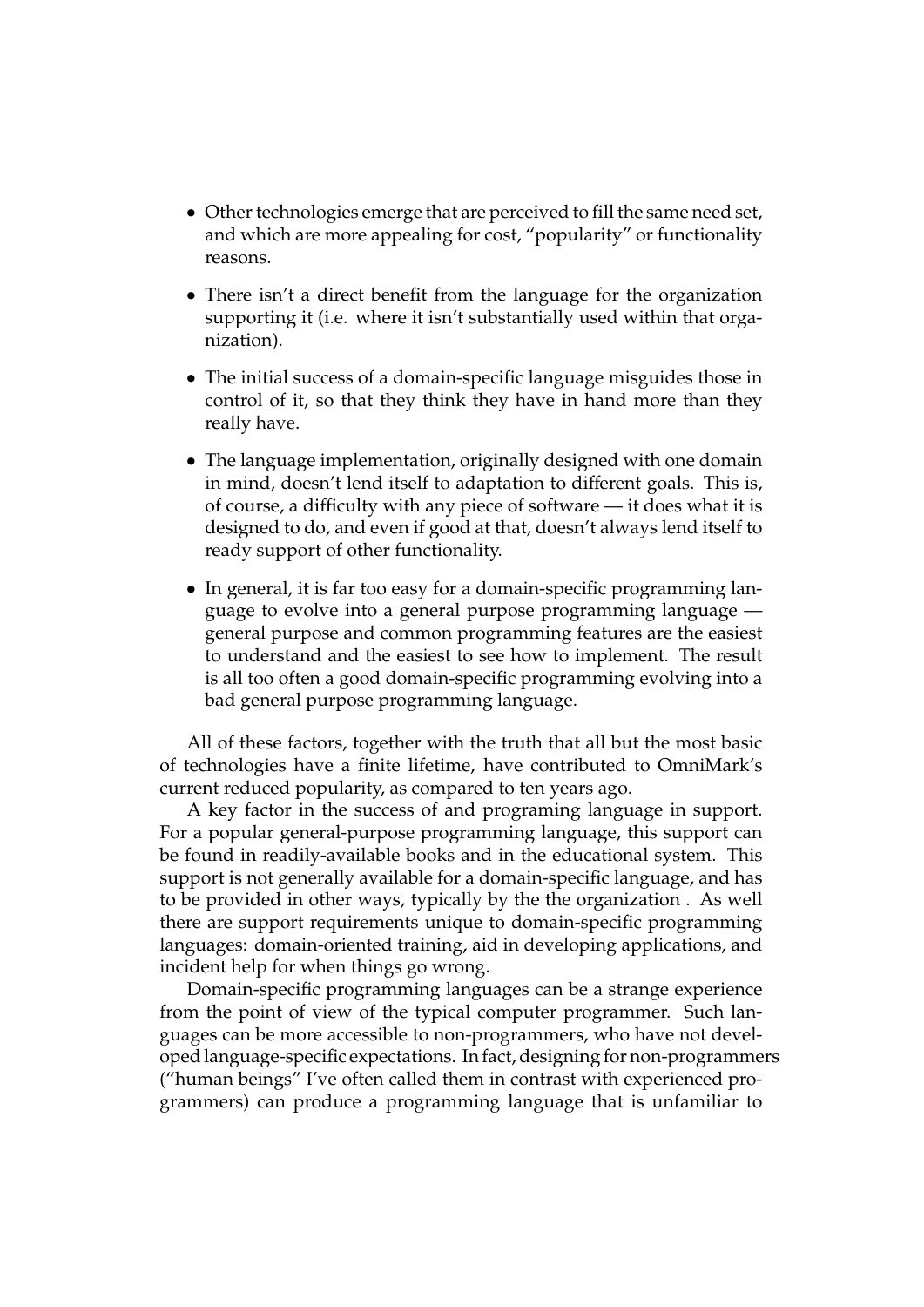programmers experienced in main line programming languages. Both audiences need a proactive support service for the domain-specific language:

- the human beings because they are new to using programming languages, or at least have limited experience, and
- the others, whose experiences lead them astray in their expectations and in their use of the language.

What's not often well understood is the level of support required by otherwise experienced programmers. Just recently I was talking to a programmer who had attempted to use OmniMark and "just couldn't figure it out". He was of the (no doubt correct) opinion that had he be able to attend a course on the language, his experience would have been different. On the other hand I've talked to many users of Hugo or OmniMark who had no previous programming experience but who, with a minimum of introduction, find their use "natural". They say things like "you try something and it does what you expect it to do", and "it's easy when you can process data 'on the fly' ".

#### **4 Developing Domain-Specific Languages In Industry**

Domain-specific programming languages are developed both in the academic community and in industry. Each have their problem domains where domain-specific programming languages can help.

Industry has the advantage that the language designers and implementers are often closer to problems where non-expert programmers (although typically expert in the domain) can benefit from domain-specific programming languages. For these users, domain-specific languages may be the first they ever use. Industry has the added advantage that there are often the resources available to devlope and support a domain-specific programming language.

The academic community has the advantage that it's more likely that those using the domain-specific programming language will retain control over its development. The down-side to industry, is that technical decisions tend to get made at a management level, to the detrement of all.

### **5 The Role Of Coroutines**

Coroutines are a key part of both Hugo and OmniMark, and I believe in a wide range of other kinds of text processing processing. In fact, I'd go so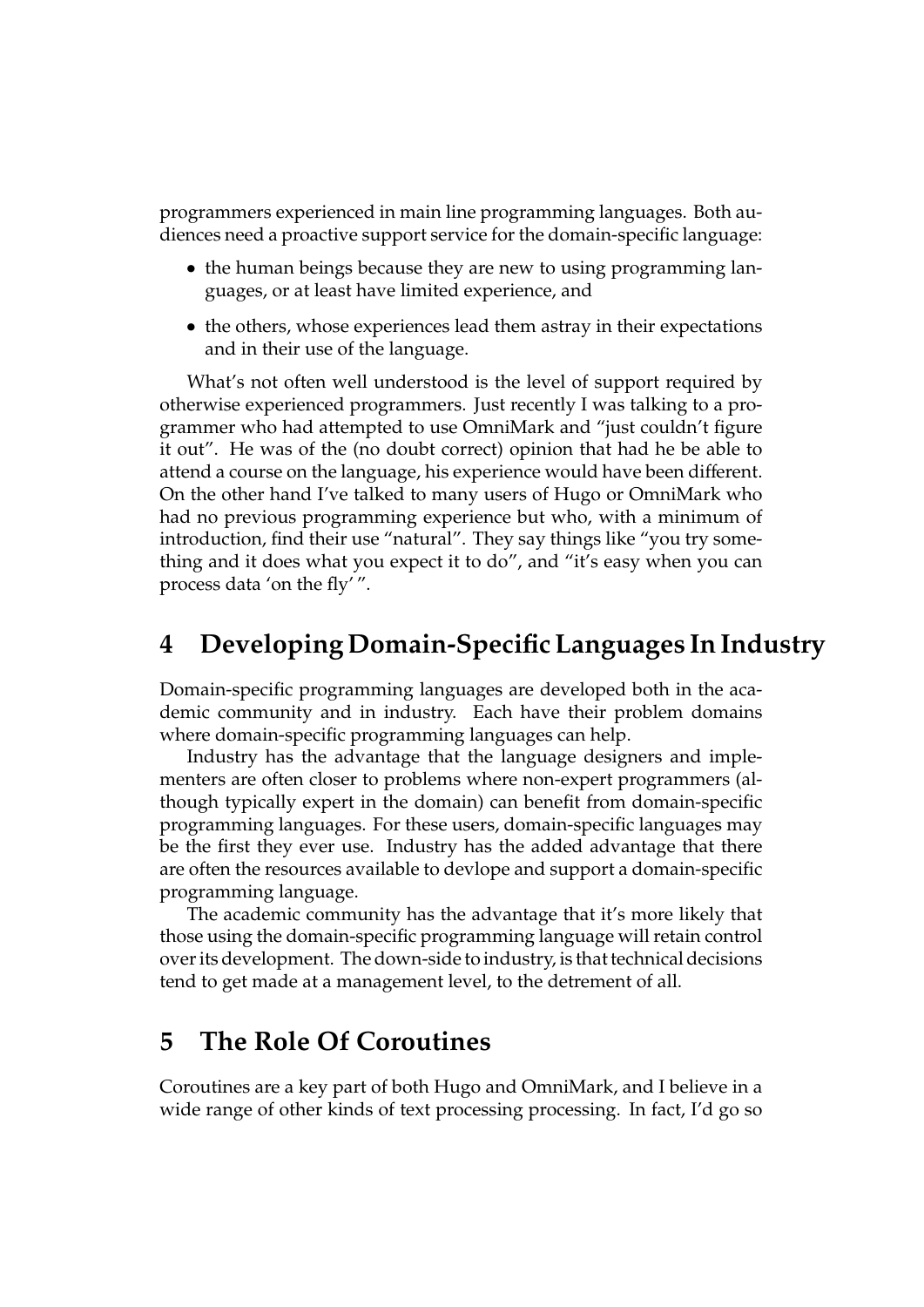far as to say:

- Markup language processing and other text processing is currently the most important and widespread class of programming applications.
- General markup language and text processing applications typically have to perform a variety of tasks, many of which can most conveniently feed their output to other such tasks. i.e. They are coroutines, although may not be perceived as such by their users.
- Any general programming language used for the implementation of markup language and text processing functionality, that doesn't have good support for coroutines, isn't good enough.

If there's one tool that's made implementing domain-specific programming languages and their components — like XML parsers — difficult, it's the absence of coroutines in the programming languages used in their implementation.

Why aren't coroutines more widely supported? Here's my take:

- People don't have experience with them.
- Current explanations of coroutines are all too often attempt to model them on continuations. Whenever "continuations" are mentioned, most programmers, not unreasonably, run the other way.
- Coroutines are a fundamental, general language feature. It's often difficult to retrofit them to an existing programming language implementation, especially when performance or reliability are concerns.
- Coroutines are very useful for implementing tools for use by other programmers, like markup language parsers. They are generally of less use for casual programming tasks. As a consequence it's often hard to explain why they're needed: the counterargument to needing them is often "I don't need them."
- Existing "main stream" programming languages tend to be "data oriented": they have lots of facilities for defining and using data structures. Control structures have tended to take a second place. One could even say "Object-oriented programming considered harmful" — at least as they've focussed language development exclusively on data structures.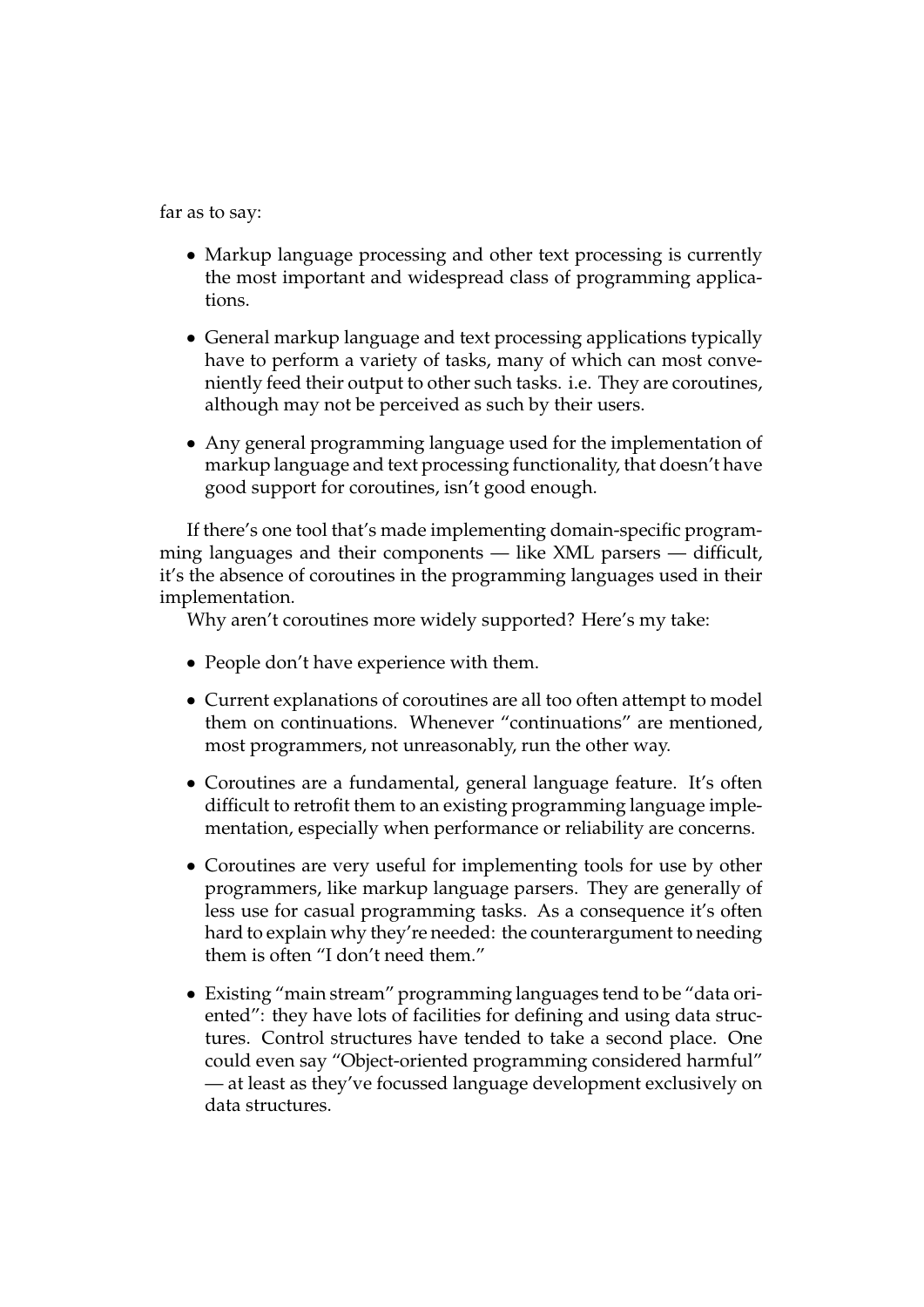• Both Windows and Linux make use use of the machine's stack pointer (the SP/ESP register on Intel machines) for purposes other than program flow. Linux uses the stack pointer for locating "thread global data". Windows, it seems, uses the stack pointer in conjunction with allocating heap memory. Such uses make efficient implementation of coroutines difficult.

## **6 The Other Way**

The most popular programming languages for markup and text processing are currently:

- General use languages like C++, Java and C#, with special use libraries for markup and text processing.
- Text processing languages like Perl and Python, with with a mix of language-provided features, like Perl's pattern matching, and special use libraries, especially for markup language processing.
- Markup specific languages of the sort provided by the W3C<sup>4</sup>. These languages have the markup language processing "built-in".

All these languages and their processing models emphasize static data processing. Markup language data, for example, is typically mapped into an annotated tree structure, and tools are provided for walking the tree. In contrast, Hugo and OmniMark map use this kind of structure drive the flow of processing within programs – in effect, mapping structure into dynamic control structure rather than static data structure. The difference, in practice, is that the programmer is faced with much less detail in the data they need to work with. This makes these languages much more accessible to neophyte programmers for this kind of processing, than are many of the other approaches.

# **7 Domain-Specific Sublanguages**

One conclusion I've come to out of my experience is that as far as possible, domain-specific functionality should be implemented as sublanguages of

<sup>4</sup> see <www.w3.org>